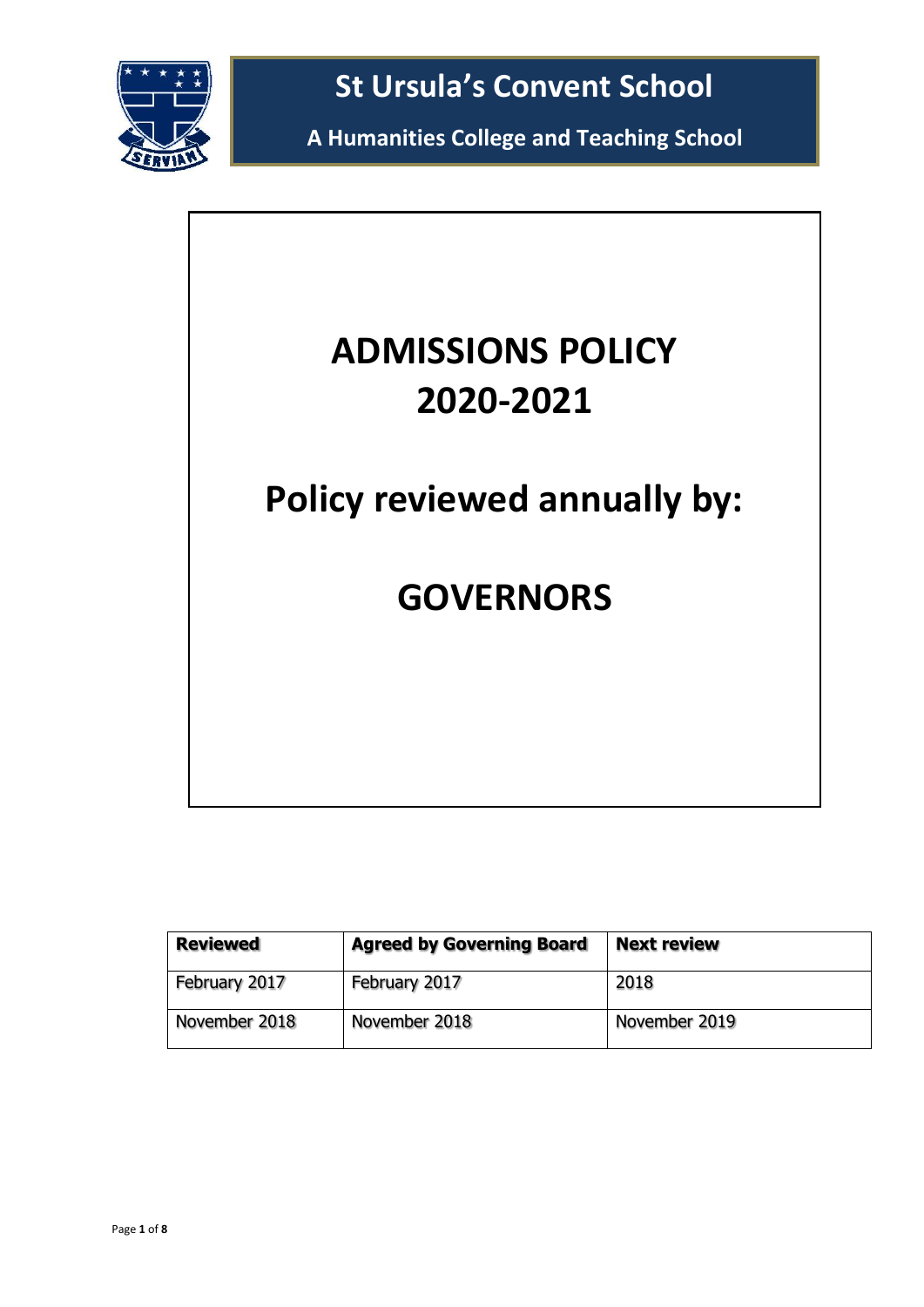# **Admission Policy 2020 – 2021**

#### **Information on the School**

St Ursula's Convent School is a Catholic secondary school founded to provide education for Catholic girls. Having consulted with the South Diocese Education School Commission, LA, and other admission authorities, 135 pupils of all abilities will be admitted into year 7. The Open Day is held in late September. On this day there is a guided tour of the school and talks by the headteacher and other relevant staff.

#### **Applying for a place**

In addition to the Common Application Form (CAF) supplied by the Local Authority, the Supplementary Information Form (SIF) should be completed by applicants applying under the faith criteria and sent to the school no later than 31 October (applicants are encouraged to submit applications by Friday 25 October 2019 before the half term). Original Baptism certificates must be presented with the application. This should be done even though the CAF is completed online. If the Supplementary Information Form is not completed, the Governing Board of the school will consider the application under criterion 7. A hard copy of the Supplementary Information Form is available from the school office and the Local Authority. It may also be downloaded from the School and Council's website.

#### **Criteria for Admission**

Where the number of applications on behalf of the children exceeds 135*,* the governors will offer places, in the order stated using the following criteria:

- 1. Looked after Baptised Catholic children\*, Baptised Catholic children who were in care but since have been adopted or become subject to a residence order or special guardianship order. (Evidence of guardianship/residency must be provided)
- 2. Baptised Catholic children from committed Catholic families with siblings in Years 7 to 11 who are on roll at the school at the time of admission **\*\***
- 3. Baptised Catholic children from committed Catholic families
- 4. Other Baptised Catholic children
- 5. Other looked after children or children who were in care but since have been adopted or become subject to a residence order or special guardianship order.
- 6. Children of other Christian denominations. Evidence provided must be endorsed by a priest, minister or religious leader where the family regularly worship.
- 7. Children of other faiths. Evidence provided must be endorsed by a priest, minister or religious leader where the family regularly worship.
- 8. Other children.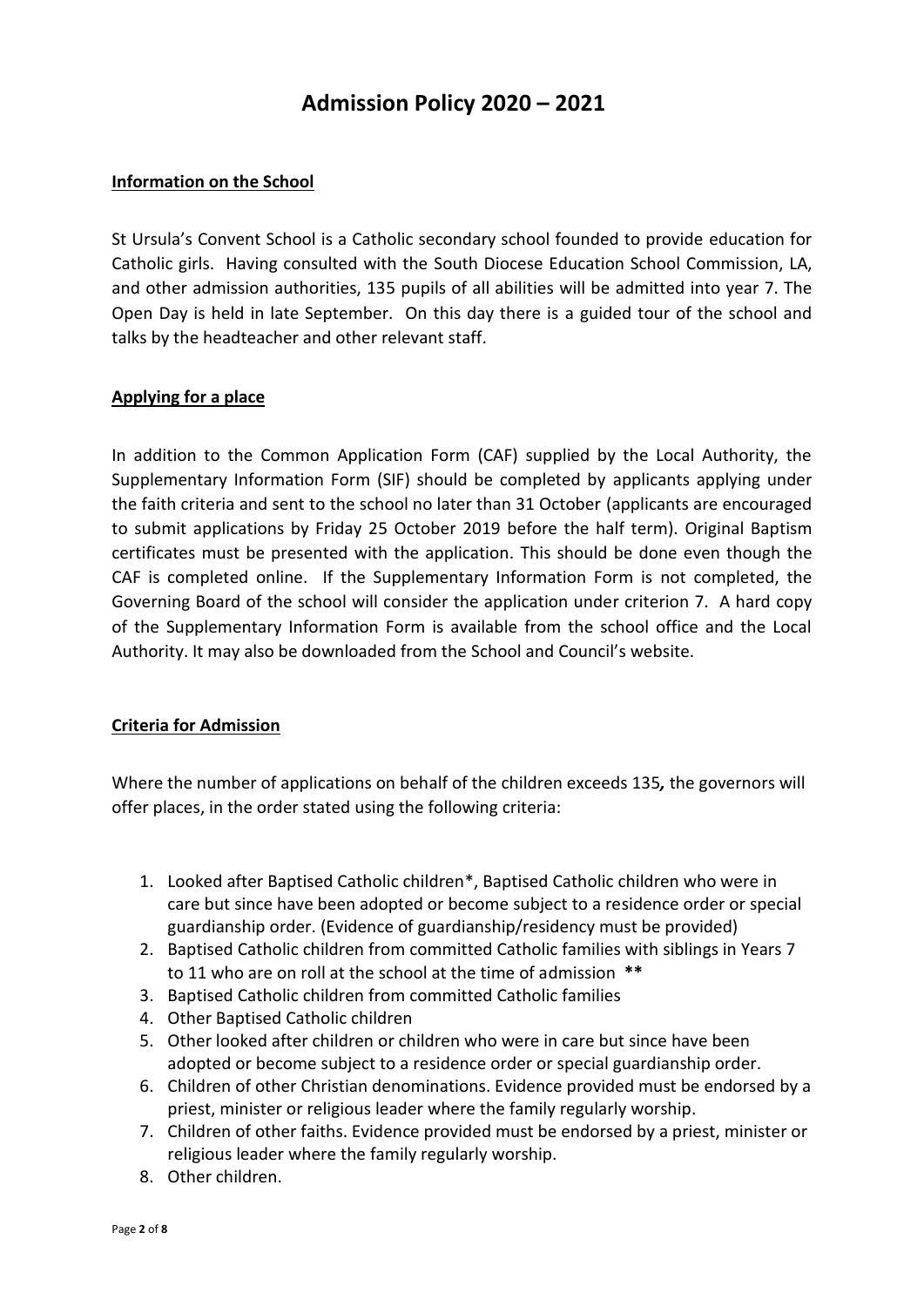**\*** Catholic children are those who have been baptised or received into the Catholic Church including members of the Ordinariate and the Latin and Oriental Rite Churches that are in union with the Bishop of Rome. Evidence of baptism or reception into the Church must be provided at the same time as the supplementary form is returned to the school.

**\*\*** Family is defined as being the parent or carer the child lives with. For Address verification purposes it would be helpful if you are also a named person registered to pay Council Tax at your address. A residence order or other court order is required for children who reside with a relative or carer other than a parent. Sibling is defined as children who live as sisters, including natural, half- and step- sisters. It does not include other relatives, e.g. cousins or unrelated children who live at the same address. Sibling refers to a sister/s in Years 7 to 11.

If your child lives equally between both parents, we consider the principal home address as being the dress at which your child is registered whilst attending primary school, with a GP and, if applicable, the address of the parent who is in receipt of state benefits for your child.

Places are randomly allocated within each criterion by generating random numbers in Excel. This is independently supervised.

The following order of priorities will be applied when it is necessary to decide between applications within any of the above categories:

- A. The strength of evidence of commitment to the Catholic faith as demonstrated by:
	- (i) The child's and at least one of the parent/carer's mass attendance on Sundays and Holy Days. The frequency of Mass attendance as shown on the supplementary form. Applications will therefore be ranked weekly, fortnightly, monthly and occasionally, with weekly attendance being given the highest priority. This evidence provided must be endorsed by a priest and sealed with the parish seal. (Canons 1246, 1247, and 1248 of the current Code of Canon law)
- B. Medical or social grounds that make the school particularly suitable for the child. Strong and relevant evidence must be provided by the appropriate authority (e.g. qualified medical practitioner) at the time of application. The Governing board will seek advice from medical or teaching professionals where appropriate.

### **Offers**

Offers of places will be sent to parents on the common offer date 1 March 2020.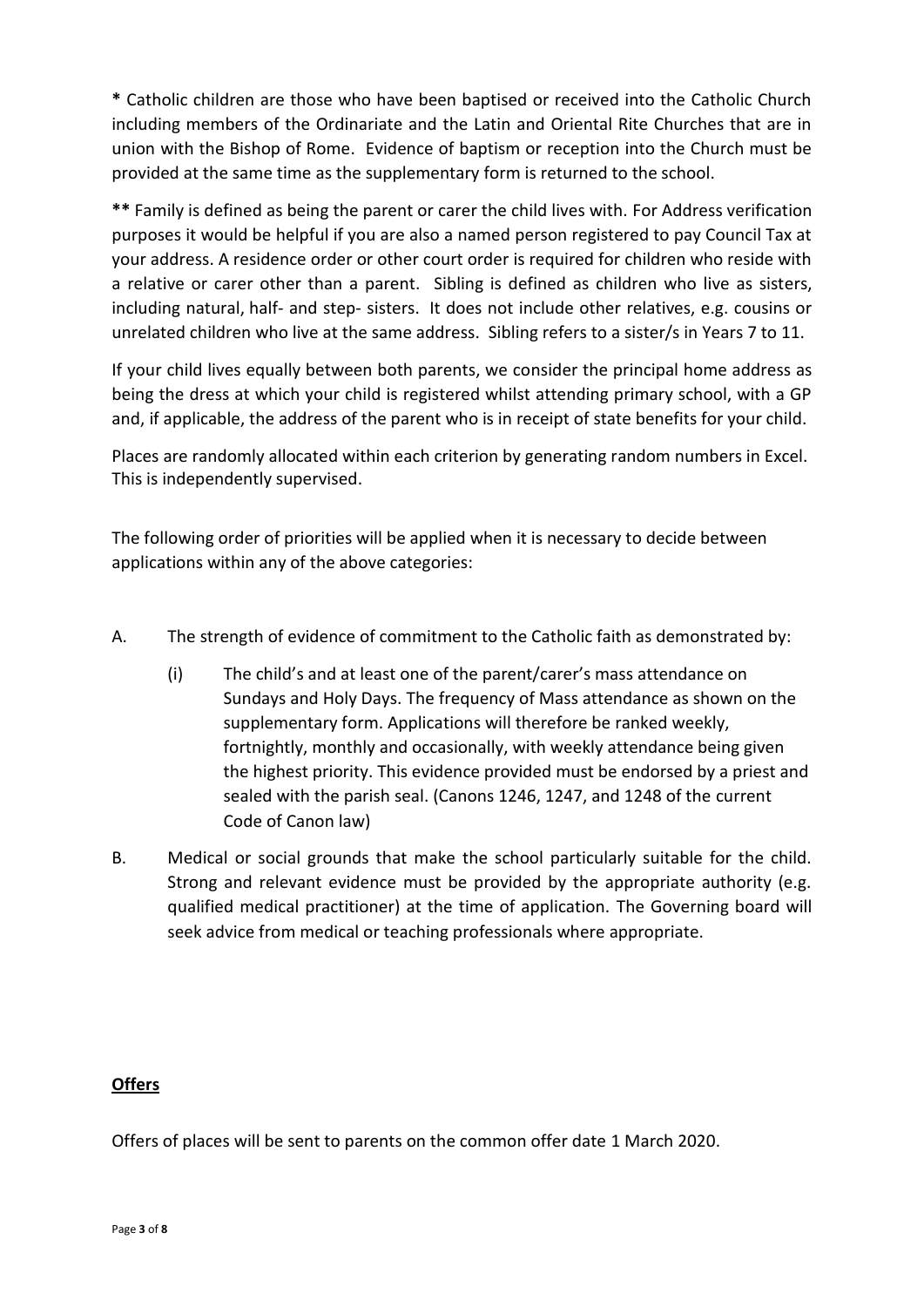#### **Waiting List**

Parents of children who have not been offered a place at the school may ask for their child's name to be placed on the waiting list. The waiting list will be operated using the same admission criteria listed above. Placing a child's name on the waiting list does not guarantee that a place will become available. This does not prevent parents from exercising their right to appeal against the decision not to offer a place. The waiting list will stay open until 31 December 2020.

#### **Late Applications**

If all the places have been filled, parents will be offered the opportunity of placing their child's name on the waiting list.

#### **Withdrawal Offer**

The Admissions Committee reserves the right to verify any information supplied and to require further evidence where fraudulent or deliberately misleading or incorrect information has been supplied and that information has led to a place being offered which would not otherwise have been offered, the Admissions Committee reserves the right to withdraw the offer.

#### **Appeals**

Parents whose application for places is unsuccessful may appeal. All appeals are heard by an Independent Appeal Panel set up in accordance with the Schools Standards & Framework Act 1998. Appeals must be made in writing and must set out the reasons on which the appeal is made. Appeals should be made to the Admissions Appeal Clerk at the school address.

The deadline for submitting an appeal form is 31 March 2020 so that hearings can take place in the May/June. If you submit an appeal form after this date, it is likely that your appeal will not be heard until the following September.

#### **In –Year Admissions**

Families wishing to apply for a place at the school during the academic year must apply directly to the school. Completion of a Supplementary Form will be required. The published admission criteria for the year of application will apply.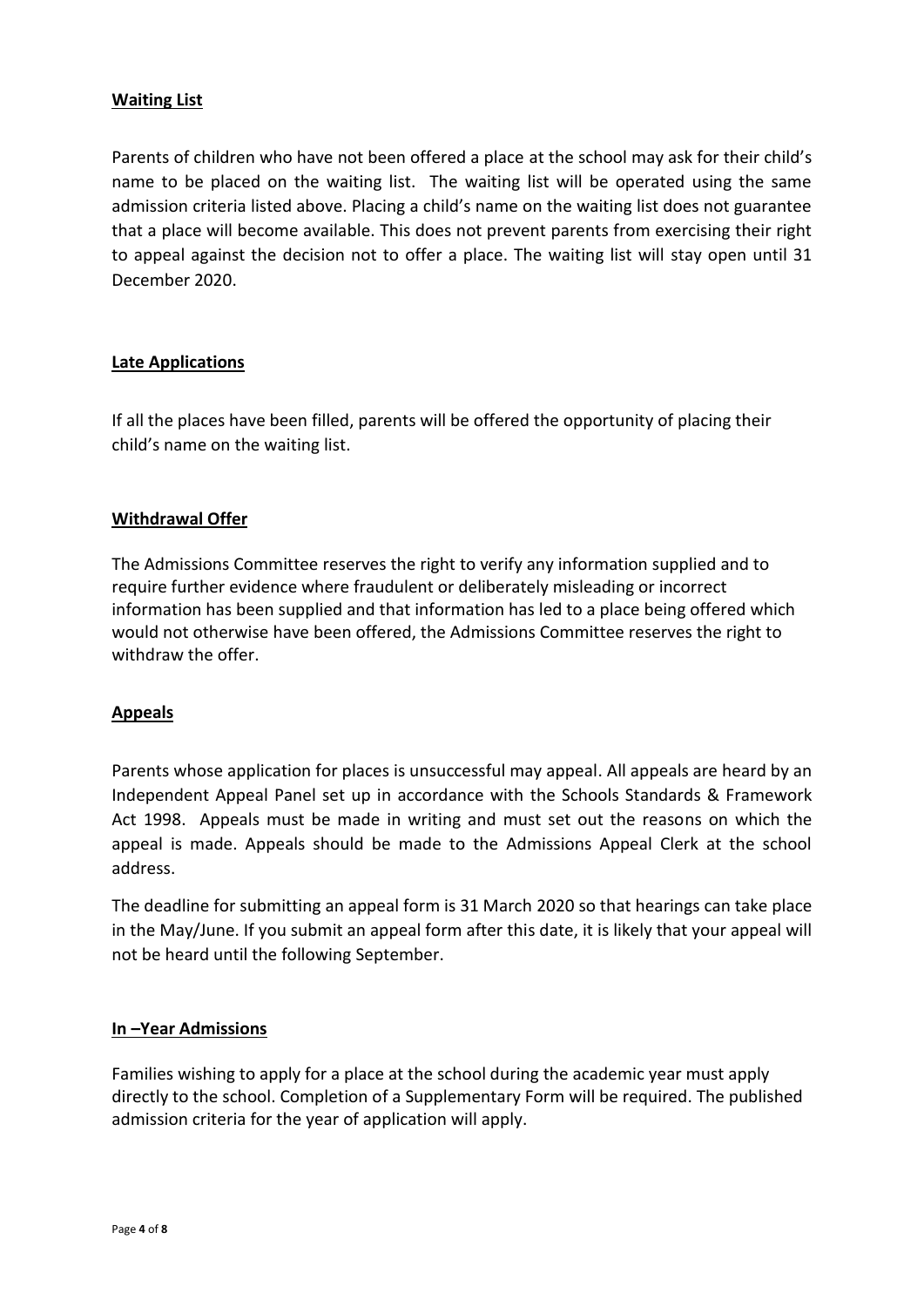## **Pupils with a Statement of Special Educational Needs or Education, Health and Care (EHC) Plan**

The admission of pupils with a Statement of Special Educational Needs or with an EHC Plan is dealt with by a completely separate procedure. The procedure is integral to the making and maintaining of statements and EHC plans by the pupil's home local authority. Details of this separate procedure are set out in the SEND code of practice. Pupils with a statement or EHC plan naming the school will be admitted without reference to the above criteria.

#### **Admission of Children Outside their Normal Age Group**

A request may be made for a child to be admitted outside their normal age group, for example if the child is gifted and talented or has experienced problems such as ill health. Any such request should be made in writing to the Admissions Committee at the school at the same time as the admission application is made. The governing board will make its decision about the request based on the circumstances of the case and in the best interests of the child. In addition to taking into account the views of the headteacher, including the headteacher's statutory responsibility for the internal organisation, management and control of the school, the governing board will take into account the views of the parents and of medical and/or education professionals, as appropriate.

#### **Fair Access Protocol**

The school participates in the local authority's Fair Access Protocol to allocate places to vulnerable and other children in accordance with the School Admission Code 2014. Admitting pupils under the protocol may require the school to admit above the planned admission number for the relevant year group.

Children placed through the Fair Access system take priority over children on a school's waiting list and those awaiting appeal.

#### **General Data Protection Regulation**

Admissions data will be retained by St Ursula's Convent School for one year. It will then be securely destroyed. We share Admissions information with the Local Authority to facilitate the Admissions process and it may need to be shared with an Admissions Appeals Panel as part of the judicial process.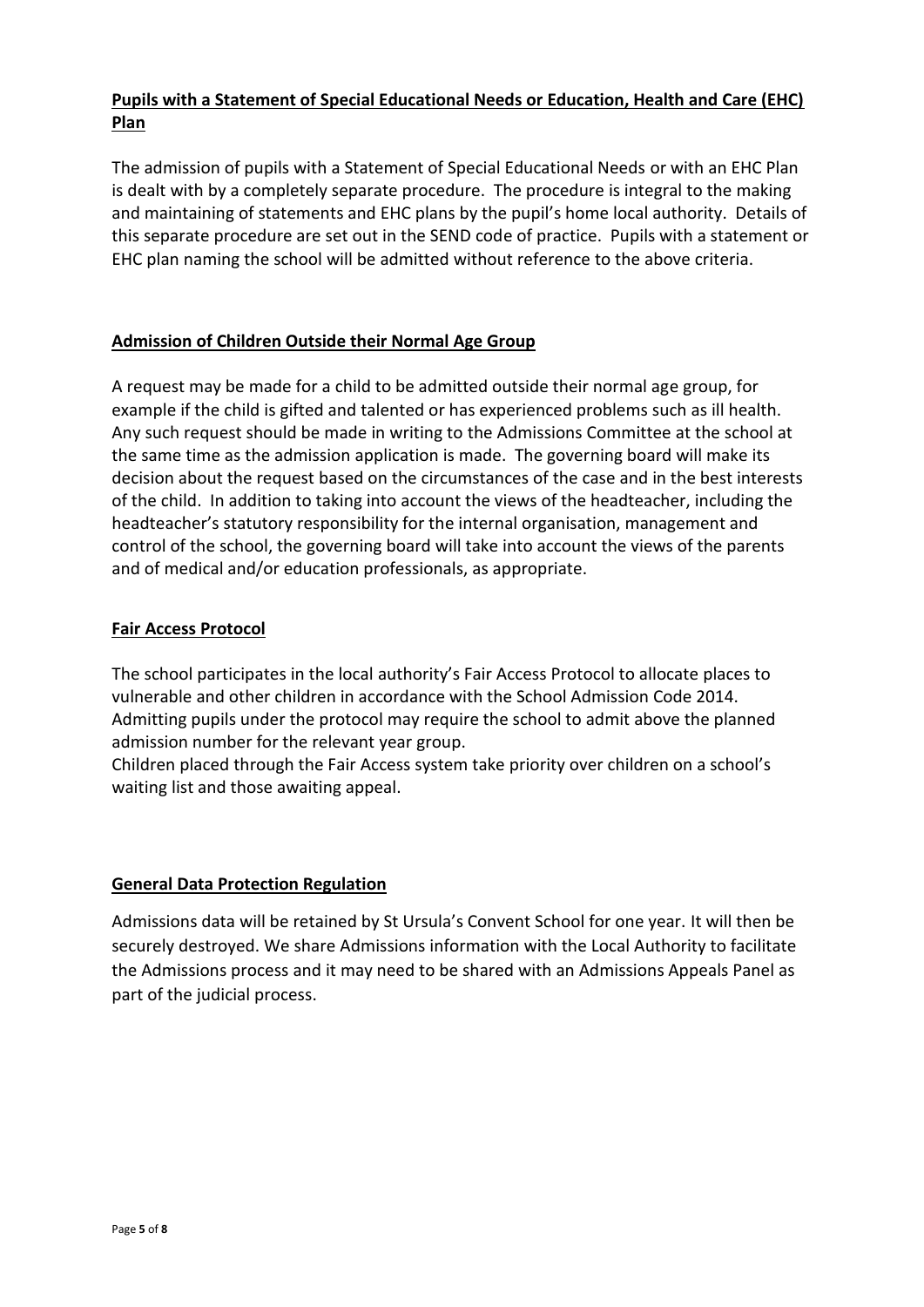

# **Supplementary Form - Information about Religious Practice**

| This must be completed and returned to the school in order to complete your application |                                     |  |  |  |  |
|-----------------------------------------------------------------------------------------|-------------------------------------|--|--|--|--|
| Section A:                                                                              | To be completed by the parent/carer |  |  |  |  |
| Section B:                                                                              | To be completed by the Priest       |  |  |  |  |

The completed form must be returned to the school by 31 October 2019. It is recommended that you submit your form before the half-term holiday.

#### **SECTION A:**

## **1 Child's details:**

| Surname:                                          |           |
|---------------------------------------------------|-----------|
| Christian name(s):                                |           |
| Home address:                                     |           |
| Postcode:                                         |           |
| Date of birth:                                    |           |
| Date of baptism:                                  |           |
| <b>Details of parent/carer:</b><br>$\overline{2}$ |           |
| Surname:                                          |           |
| Christian name(s):                                |           |
|                                                   |           |
|                                                   | Postcode: |
|                                                   |           |
|                                                   |           |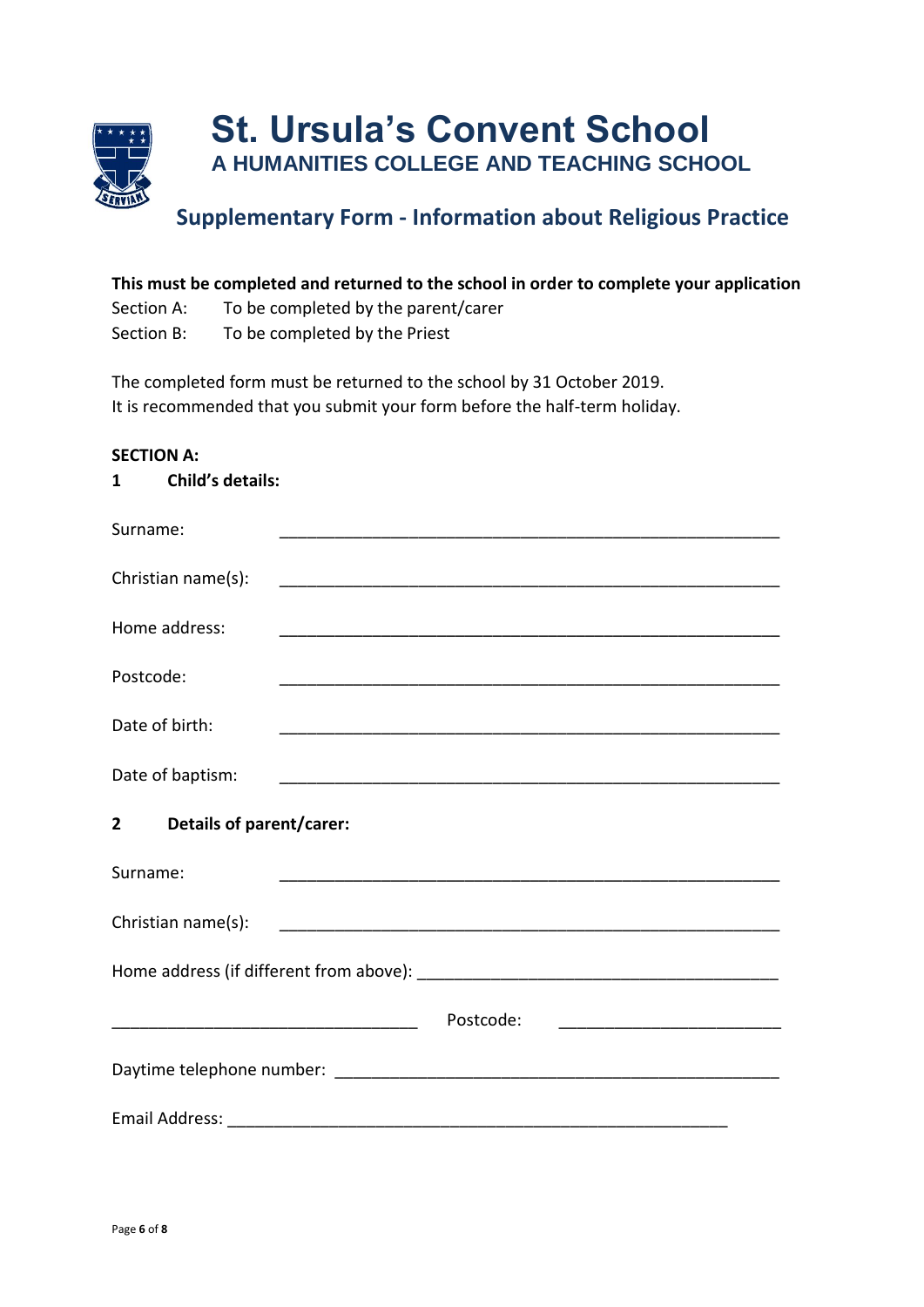# **3 Will the child have a sibling attending St Ursula's Convent at time of admission (from September 2020)?**

| Full name:<br><u> 1980 - Johann Barn, mars ann an t-Amhain Aonaich an t-Aonaich an t-Aonaich an t-Aonaich an t-Aonaich an t-Aon</u> |                                                                                                                      |  |  |
|-------------------------------------------------------------------------------------------------------------------------------------|----------------------------------------------------------------------------------------------------------------------|--|--|
| <b>Religion:</b><br>4                                                                                                               |                                                                                                                      |  |  |
| Please state to which denomination each of the following belongs (for example, Roman                                                |                                                                                                                      |  |  |
| Catholic, Anglican etc. 'Christian' is insufficient).                                                                               |                                                                                                                      |  |  |
|                                                                                                                                     |                                                                                                                      |  |  |
| Child:<br><u> 1980 - Jan James James Barnett, fransk politik (d. 1980)</u>                                                          |                                                                                                                      |  |  |
|                                                                                                                                     |                                                                                                                      |  |  |
| 5<br>Your place of worship:                                                                                                         |                                                                                                                      |  |  |
| When giving the name of a parish, please also give the name of the church. For example:                                             |                                                                                                                      |  |  |
| Holy Cross, Catford; Our Ladye, Star of the Sea, Greenwich or St Saviour's, Lewisham.                                               |                                                                                                                      |  |  |
| Name of parish:                                                                                                                     |                                                                                                                      |  |  |
| Address:<br><u> 2000 - Jan James James Barnett, amerikan basar dan bagi dan bagi dan bagi dan bagi dan bagi dan bagi dan bagi </u>  |                                                                                                                      |  |  |
| Name of Parish Priest:                                                                                                              |                                                                                                                      |  |  |
| Name of the priest to whom you are known:                                                                                           |                                                                                                                      |  |  |
| How long have you attended?                                                                                                         | vears ___________ months                                                                                             |  |  |
|                                                                                                                                     |                                                                                                                      |  |  |
| With whom does the child attend Mass?                                                                                               | <u> 1980 - Jan James James Barnett, amerikan basar pada 2000 - Jan Jawa Barnett, pada 2001 - Jan Jawa Barnett, a</u> |  |  |
| Attendance at the 'Mass of Sunday'<br>6                                                                                             |                                                                                                                      |  |  |

### (Please circle the one which applies to you)

|              | Weekly   | Fortnightly | <b>Three</b><br>weekly | Monthly | Occasionally                                                           | Never |
|--------------|----------|-------------|------------------------|---------|------------------------------------------------------------------------|-------|
| <b>Child</b> | Yes / No |             |                        |         | Has this pattern of attendance been followed for at least three years? |       |

|         | Weekly                                                                 | Fortnightly | Three  | Monthly | Occasionally | Never |  |
|---------|------------------------------------------------------------------------|-------------|--------|---------|--------------|-------|--|
|         |                                                                        |             | weekly |         |              |       |  |
| Parent/ | Has this pattern of attendance been followed for at least three years? |             |        |         |              |       |  |
| carer   | Yes / No                                                               |             |        |         |              |       |  |

Signed:\_\_\_\_\_\_\_\_\_\_\_\_\_\_\_\_\_\_\_\_\_\_\_\_\_\_\_\_\_\_\_\_\_\_\_ Date: \_\_\_\_\_\_\_\_\_\_\_\_\_\_\_\_\_\_\_\_\_